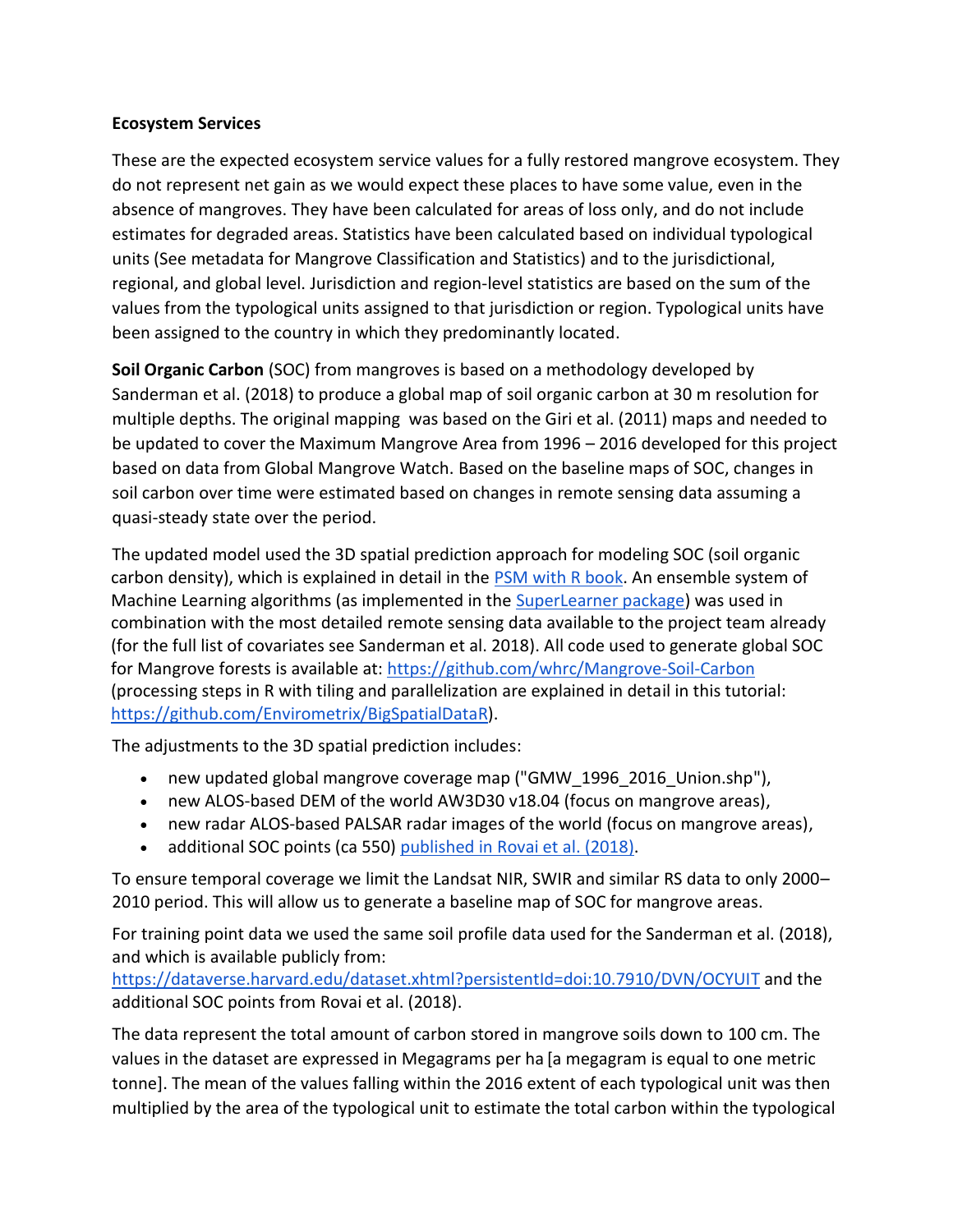unit. For those typological units where there had be complete loss in mangrove extent ( $n = 879$ ) or where the mangrove extent was too small to be captured in the soil carbon layer ( $n = 62$ ), the mean values was calculated from the nearest typological unit of the same class (estuary, fringe or lagoon). That value was then multiplied by the area of restorable mangroves from loss to estimate the expected soil carbon storage values from the restorable areas from loss if mangroves within the typological unit were to be fully restored.

**Aboveground Biomass** values were derived from Hutchinson et al. (2013) and refitted to Global Mangrove Watch 2016 extent dataset. The units of the original dataset were in Megagrams per ha [a megagram is equal to one metric tonne]. A conversion factor of .475 was applied to convert mangrove biomass to carbon per Hamilton and Friess (2016). A mean of the values falling within a typological unit was then multiplied by the area of the typological unit to estimate the total carbon within the typological unit. That value was then multiplied by the area of restorable mangroves from loss to estimate the expected aboveground biomass values from the restorable areas from loss if mangroves within the typological unit were to be fully restored.

**People Protected** values were derived from the dataset produced by Beck et al. (2018). The data were provided as point values at 20km resolution. Each point was buffered by 10km and typological units that intersected the buffer we assigned its value. If the buffer intersected more than one typological unit, the coastal protect values were disaggregated based on the relative sizes of the intersecting typological units. These input maps and models are highly dependent on the precise juxtaposition of people, mangroves and wave environments and it is not possible to extrapolate directly from these datasets to the restorable areas. For this reason, we show the total numbers of people protected per mangrove unit, as well as dividing the total by mangrove extent to give a crude indicator of the relative value of mangroves per unit area (such numbers should be considered indicative only). Note that the coastal protection model values are based on a mangrove extent from Giri (2010).

**Commercial fish and invertebrate enhancement values** are based on a model, informed by field data, to estimate the number of additional individuals added to the ecosystem per 100m2 of mangroves across the world. The team identified ~40 species of commercially important fish and invertebrates which are strongly mangrove affiliated and enhanced by mangroves. The environmental variables that contribute to the overall fish enhancement value of a mangrove include salinity, sea surface temperature, productivity, mangrove edge length and area, and mangrove habitat type. Results are expressed in number of individuals per year. For finfish this figure represents young-of -the-year (juvenile fish, excluding planktonic fry); or invertebrates such as mud crabs and mangrove cockles this represents all size classes. The numbers do not represent catchable stock as natural mortality would reduce these numbers, in some cases considerably, before they reach fishable age.